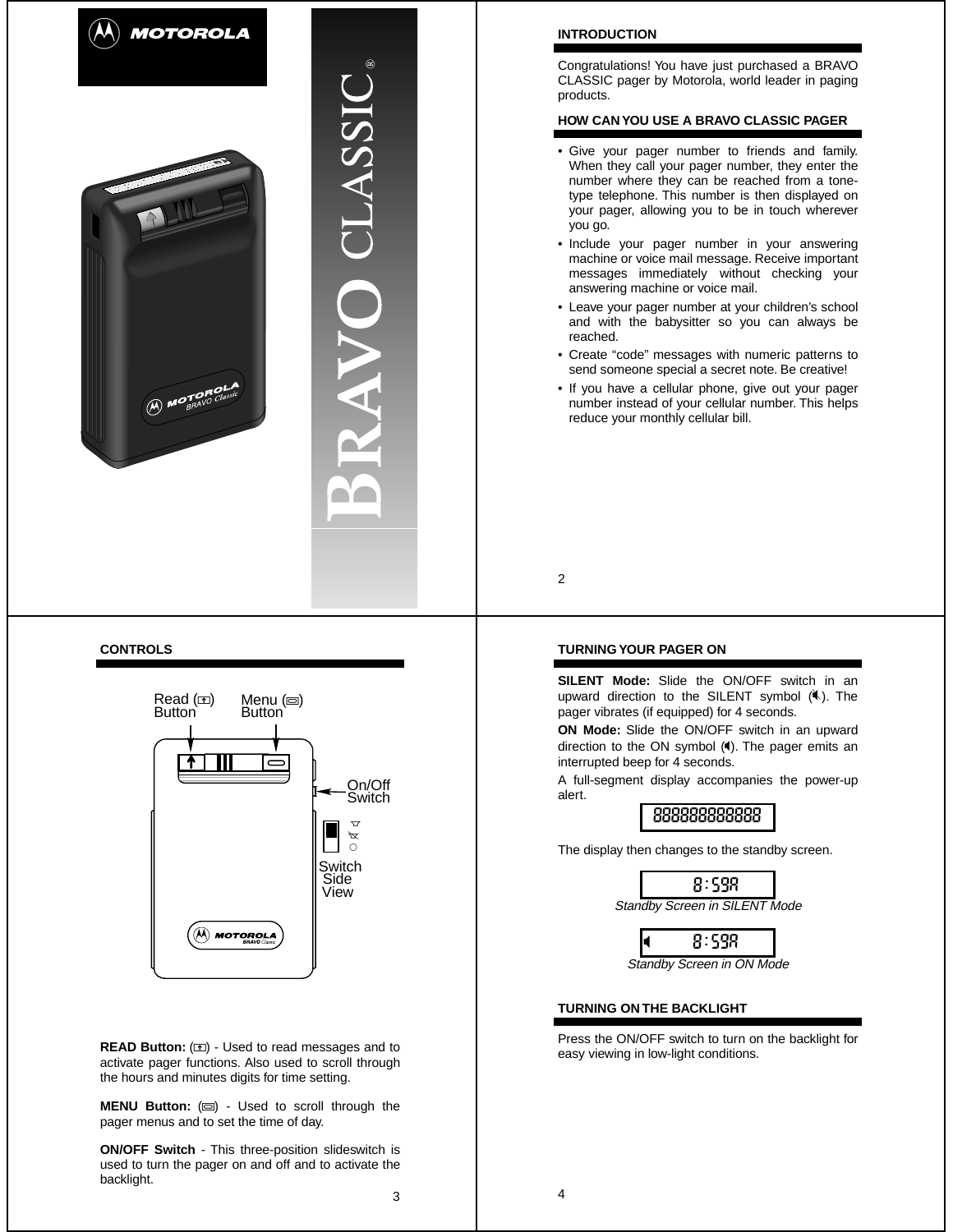## **SETTING THE TIME**

To set the time, press  $\equiv$  until  $5E$ <sup>T</sup> T. I. is displayed then press  $\mathbf{E}$ . The hours digit (represented by the grey characters in the sample shown below) begins to blink.



- Set the hours digits by pressing  $\equiv$  until the correct hour is displayed along with the appropriate  $\beta$  (for A.M.) or  $\overline{P}$  (for P.M.) symbol. Keep pressing  $\overline{P}$  to cycle through the hours from A.M. to P.M. When the correct hour (A.M. or P.M.) is displayed, press  $\equiv$  to advance to the minutes digits.
- The first digit of the minutes (represented by the grey character) begins to blink. Press E to change the first digit of the minutes. Press  $\equiv$  to advance to the second digit of the minutes. Press  $\overline{1}$  to change the second digit of the minutes. Press  $\equiv$  one more time to leave the time setting function.



• All portions of the time-of-day screen, except the  $color(i)$  stop blinking. The clock is now set and the pager is in the standby mode.

5

## **LOCKING A MESSAGE**

To lock a message (protect it from being overwritten or erased), press  $\equiv$  while the message or timestamp screen is displayed.  $\hat{\mathbf{e}}$  is displayed in the upper, righthand corner of the screen to indicate the message is locked. Up to 5 messages can be locked in memory.



Second Screen of a Locked Message

To unlock a message, follow the procedure used to lock it. The lock symbol disappears from the message and timestamp screens.

## **ERASING MESSAGES**

The "Erase All" function deletes all read, unwanted messages from memory.

To erase messages, press  $\equiv$  until  $EFRSE$  RLL is displayed, then press  $m$ . All read, unlocked messages are removed from memory. All unread and locked messages are moved to the first memory slots and carry the new message slot number.

**Note**: You must read a message before it can be erased.

#### **RECEIVING AND READING YOUR MESSAGES**

When a message is received, the pager gives an audible or visual or vibrate alert for 8 seconds. The number of unread messages is displayed. The alert automatically stops, or you can reset the pager by pressing any of its buttons.



#### To read your message, press  $E$ .

• The first screen of your message is displayed. To "freeze" your message, press and hold  $\overline{12}$  while viewing it. The pager automatically advances to the next screen of the message, or you can view it by pressing  $\text{m}$ . The continuation symbol  $(\blacktriangleright)$  indicates there are additional screens.

|  |  | First Screen of a Message |  |
|--|--|---------------------------|--|

The screen following your message is the timestamp screen. It shows the time the message was received and the message slot number (the order that the message was received).



The pager returns to the standby mode.

6

## **SELECTING AN ALTERNATE FREQUENCY**

#### **Synthesized and Auto-Synthesized Models**:

- Press  $\equiv$  until your choice of  $5E$ RR mode or frequency designator is displayed (for example: scan 1, f1, f2, f3).
- To view alternate frequencies, press **R. When** SCRR or the frequency designator you wish to select is displayed, press  $\equiv$  to "lock in" the new frequency or mode.
- When  $\text{COR}$  if it is displayed, press  $\text{I}$  to activate your selection.

## **STANDARD FEATURES**

**Time of Day/Standby Screen**: The time of day is displayed while the pager is in the standby mode.

**Time Stamp**: The time of day that each message was received is displayed on a separate screen following the message.

**Memory Capacity**: The pager can store up to 16 messages or a total of 160 characters. Individual messages can be up to 10 characters in length.

**Message Protect/Lock**: Up to 5 individual messages can be locked in memory so they will not be overwritten by new messages or discarded during the "Erase All" function.

**Hold Full Indicator**: You can selectively protect up to 5 messages by locking them in memory. When an attempt to lock more than 5 messages is made Huld FULL is displayed for two seconds indicating the message cannot be protected.

8 **Reminder Chirp**: When an unread message is stored in memory, the pager gives a reminder chirp (short beep) every two minutes. Vibrate models emit a short